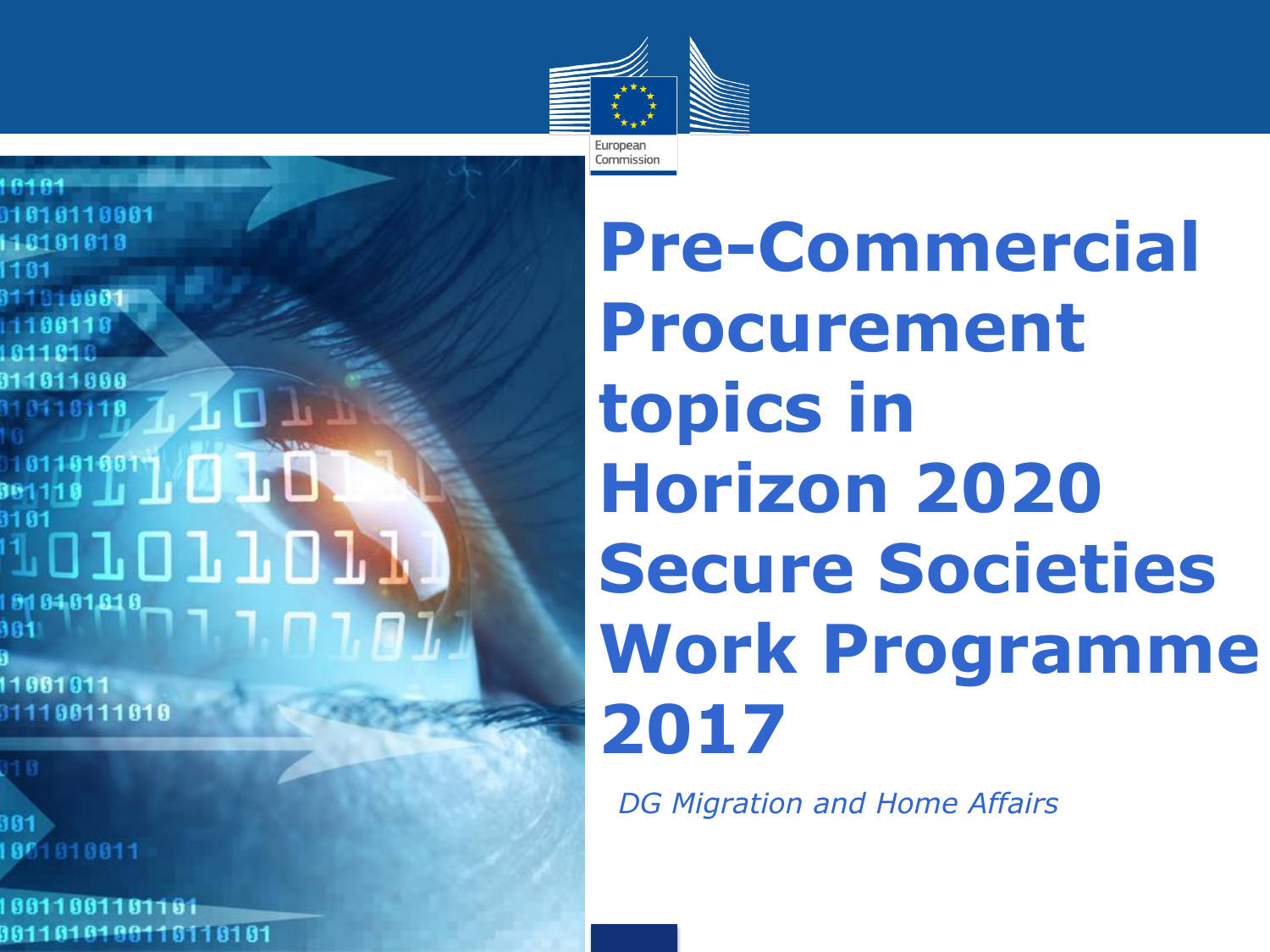

# **General information**

- The Work Programme 2016-2017 indicates that the 2017 call will be amended early in 2017.
- A webpage will be uploaded on the participant portal, with information that impacts the 2017 PCP topics:
	- [https://ec.europa.eu/research/participants/portal](https://ec.europa.eu/research/participants/portal/desktop/en/opportunities/h2020/call_updates.html) [/desktop/en/opportunities/h2020/call\\_updates.ht](https://ec.europa.eu/research/participants/portal/desktop/en/opportunities/h2020/call_updates.html) [ml](https://ec.europa.eu/research/participants/portal/desktop/en/opportunities/h2020/call_updates.html)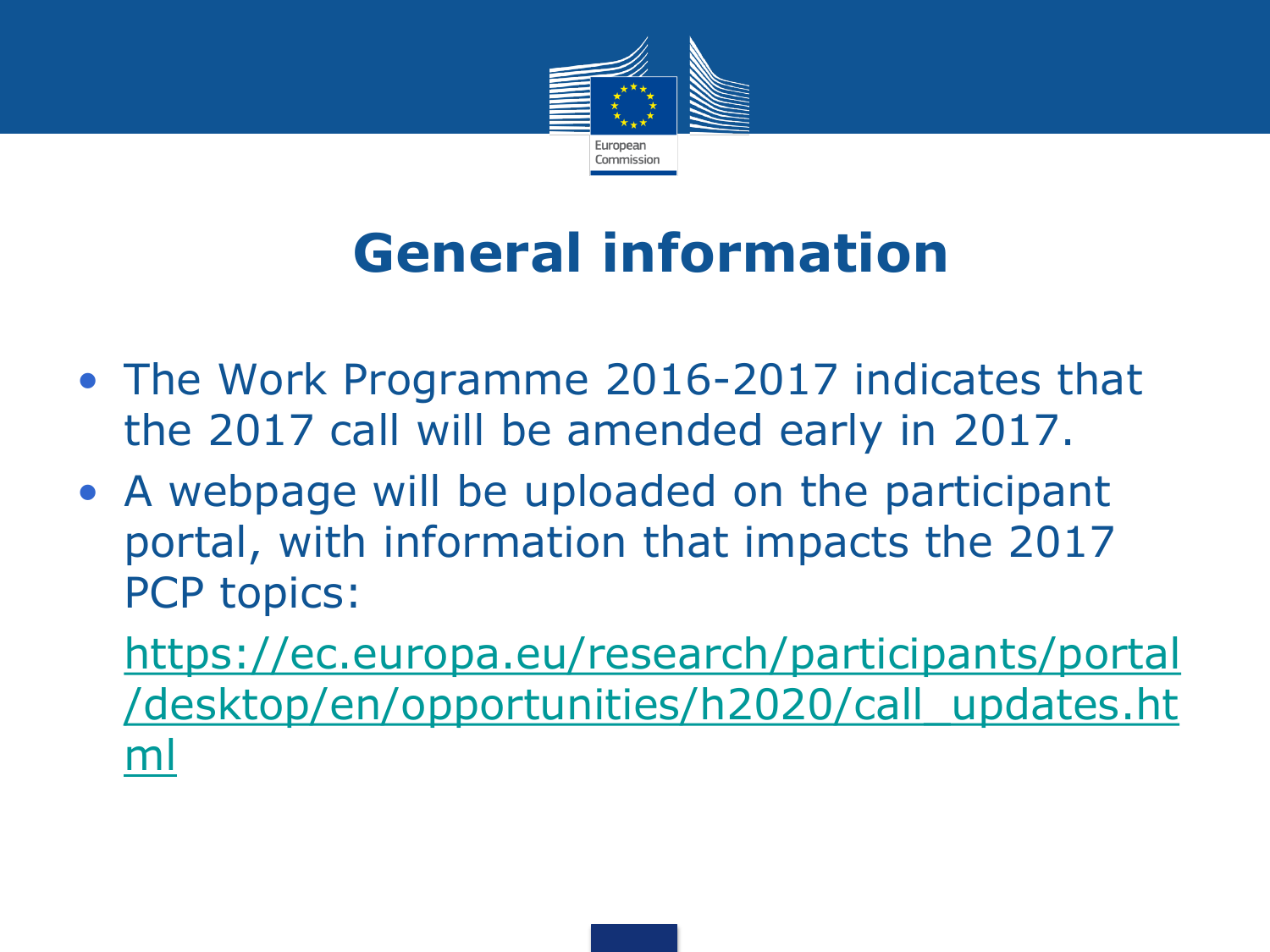

# **Pre-Commercial Procurement (PCPs)**

• SEC-04-DRS-2017: Broadband communication systems

SEC-09-FCT-2017: Toolkits integrating tools and techniques for forensic laboratories

SEC-13-BES-2017: Next generation of information systems to support EU external policies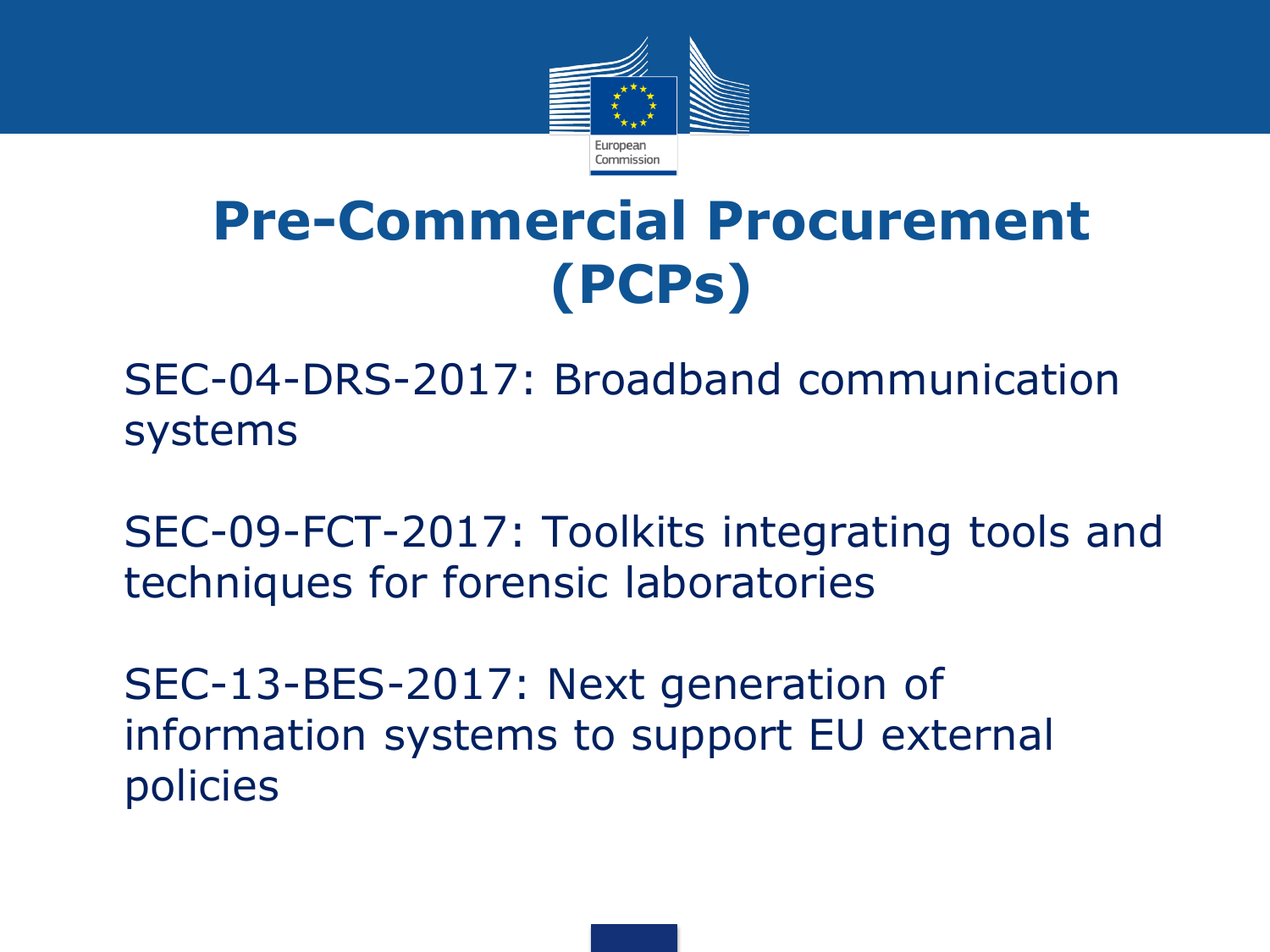

### **SEC-04-DRS-2017: Broadband communication systems**

### **Specific Challenge**

So far each EU Member States has adopted its own (broadband) radiocommunication system for security forces (police, first responders, etc.). Such systems are not necessarily compatible with each other.

### **Expected Impact**

Established EU-interoperable broadband radio communication system for public safety and security, providing better services to first responders and police agencies and allowing shorter reaction times to prevent from casualties or victims, deployed by 2025.

For impact to be as large as possible across the EU, special conditions were attached to the CSA launched under DRS-18-2015 (BROADMAP) as regards access to standards, specifications, and all other relevant documents.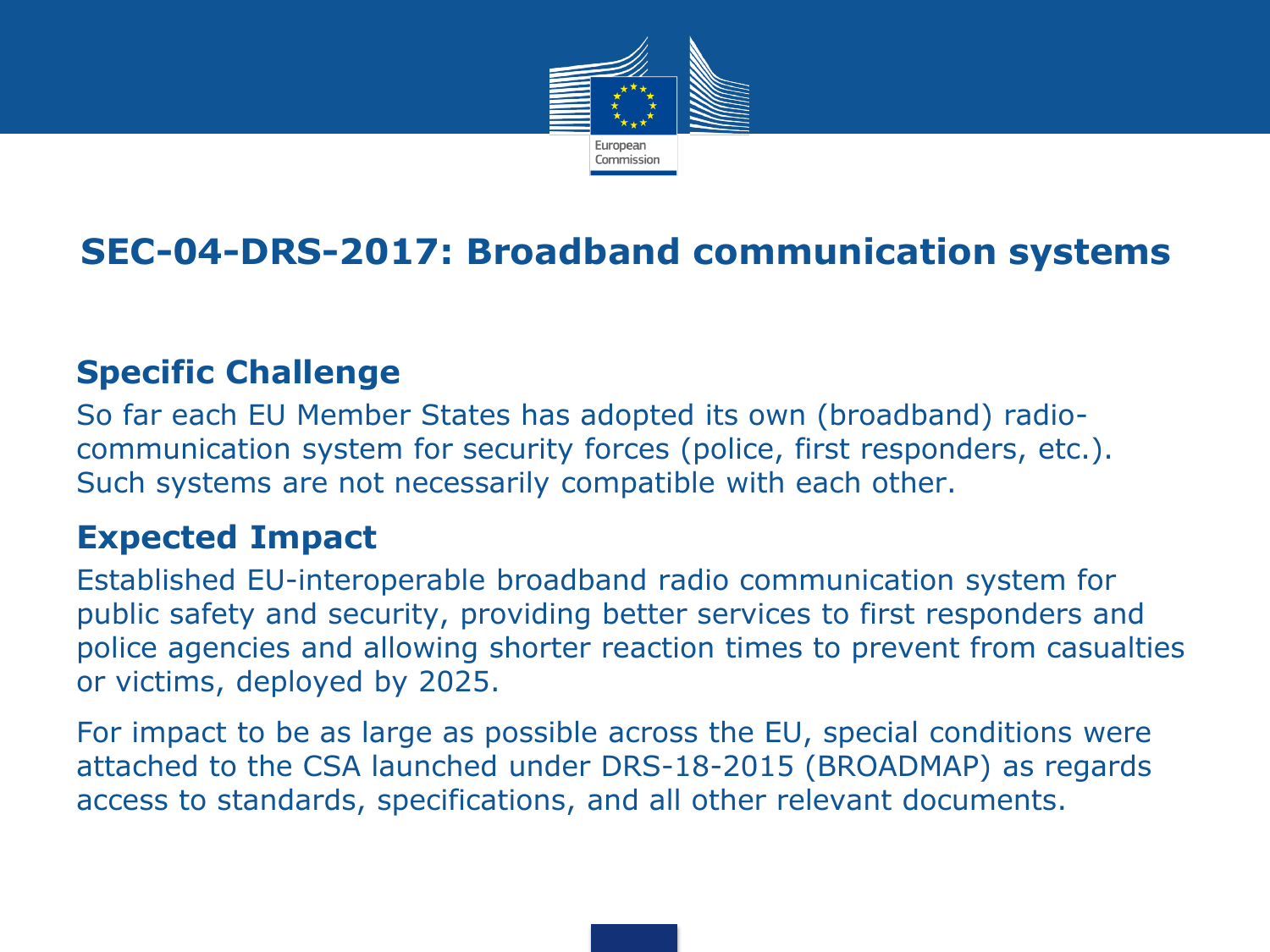

# **SEC-04-DRS-2017: Broadband communication systems Background**

- Strong interest from Member States on ministerial level and end-user levels.
- Cross-border communication issues between security forces.
- Industrial competitiveness.
- Lack of interoperability, not only technical but also organisational (including language).
- Crime and emergencies do not know borders.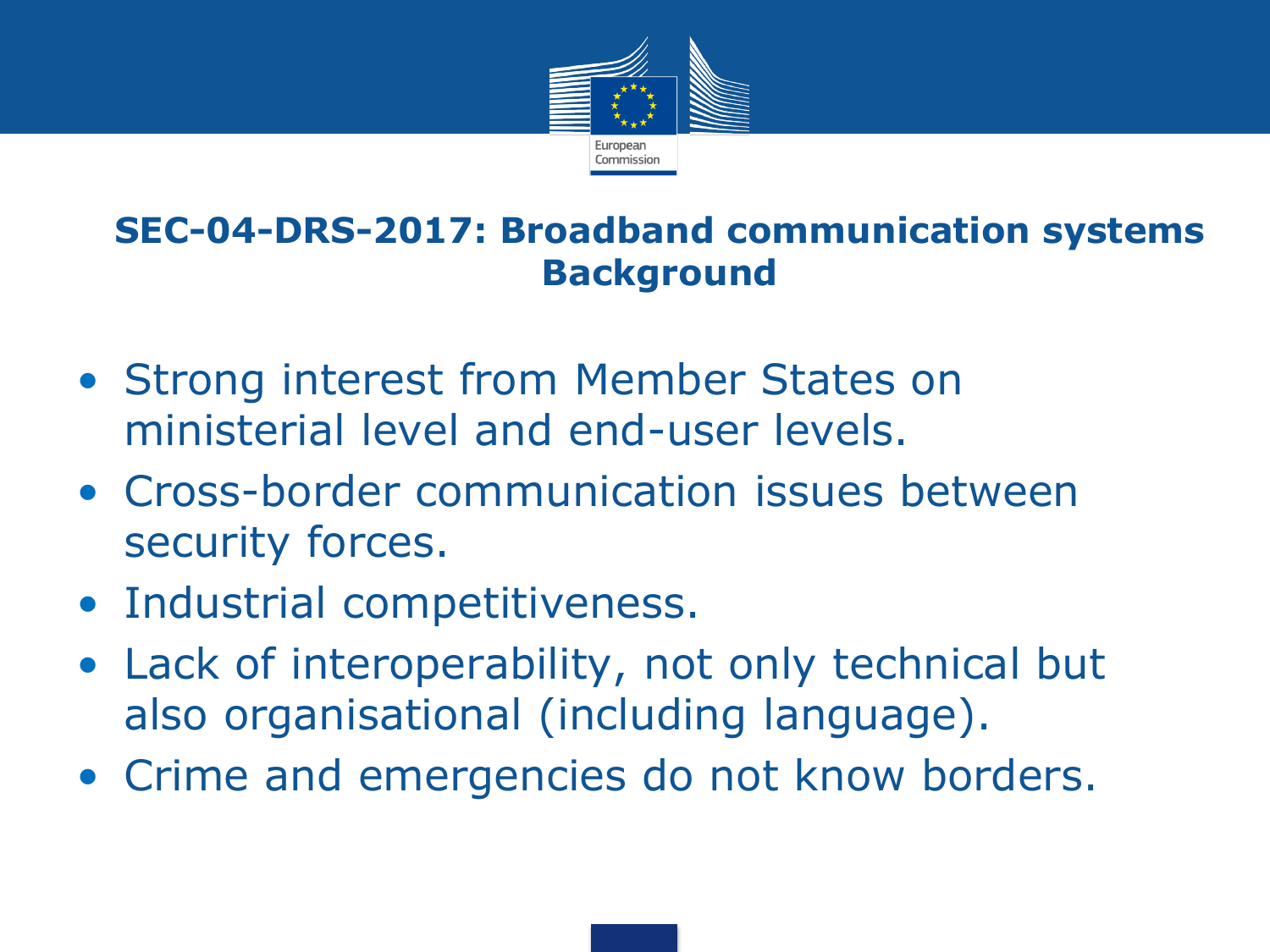

### **SEC-04-DRS-2017: Broadband communication systems**

"The SEC-04-DRS-2017 will be modified during the update of the 2017 Work Programme […]." (1 March 2017)

The [core set of technical specifications and tender documents] [legal setting of alternate organisation solutions] stemming from the BROADMAP relevant for SEC-04 will be uploaded

"Phase 0 may be foreseen – if the vision emerged to go along the way of establishing a new organization intended for taking EU-wide responsibilities. **If Phase 0 is necessary, proposals must involve buyer organizations from at least 12 EU Member States or Associated Countries If Phase 0 is not necessary, proposals must involve buyer organizations from at least 8 EU Member States or Associated Countries.**

Indicative EU contribution requested: 10 M  $\epsilon$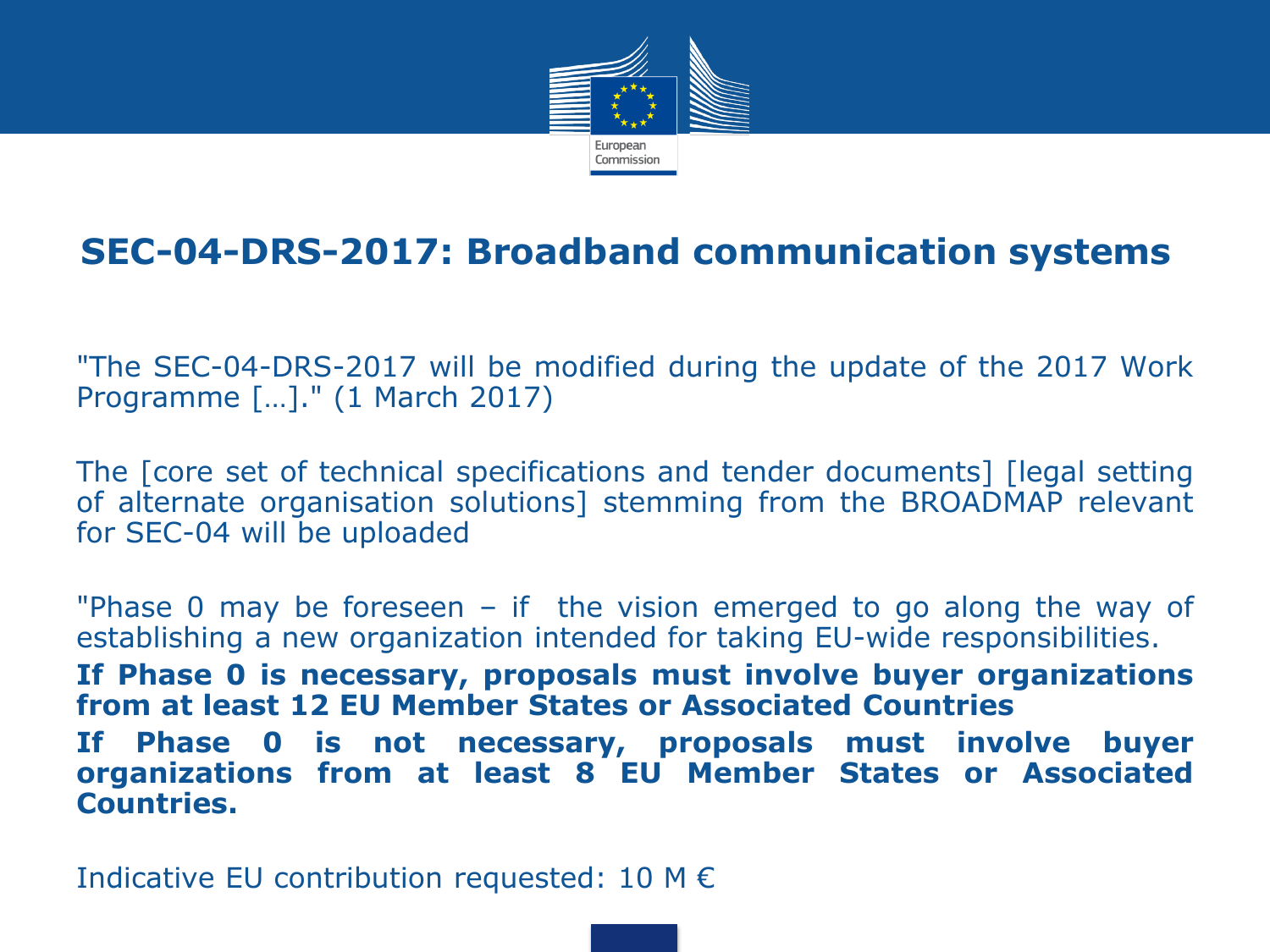

### **BROADMAP WWW.broadmap.eu** Coordinator PSCE Europe **About BroadMap**

www.psc-europe.eu

The BROADMAP project will take the first steps towards future procurement of 'interoperable next generation of broadband radio communication systems for public safety and security' (DRS-18) to improve PPDR's service to Europe's citizens and enhance interoperability across borders.

The primary goal of this project is to:

Collect and validate the PPDR (Public Protection and Disaster Relief) organisations' existing requirements with the aim to establish a core set of specifications, and roadmap for procurement, to achieve future evolution of EU broadband applications and interoperable radio communication solutions

This project implements a Coordination and Support Action (CSA) with the purpose to inform and guide the future procurement of research and development, networks and devices and their deployment to realise new interoperable broadband networks, and the ecosystems of applications and services to support the PPDR and critical communications community.

The outcomes of BROADMAP will likely feed into later Pre-Commercial Procurement (PCP) actions, and/or Public Procurement of Innovative Solutions (PPI), which may be subject of subsequent projects funded by EC.

Project BROADMAP addresses the following goals which will likely define the PCP, or other subsequent procurement steps defined as appropriate:

- To collect, assess and validate the PPDR's wireless broadband communication requirements ÷
- To establish a core set of specifications to fulfil the requirements  $\overline{\phantom{0}}$
- To define transition roadmaps for research and standardisation for future evolution of European interoperable radio communication solutions, within legal procurement constraints
- To prepare the ground for a new eco-system to catalyse new applications, services and processes making use of broadband capabilities for public safety and security
- To utilise the strength of the PPDR community through our partners, their expertise, knowledge, networks and relations with the aim to achieving interoperability across Europe. This importantly includes nuances of societal differences, including different cultures, geography, processes and legal frameworks (See Partnership for details of geopolitical coverage)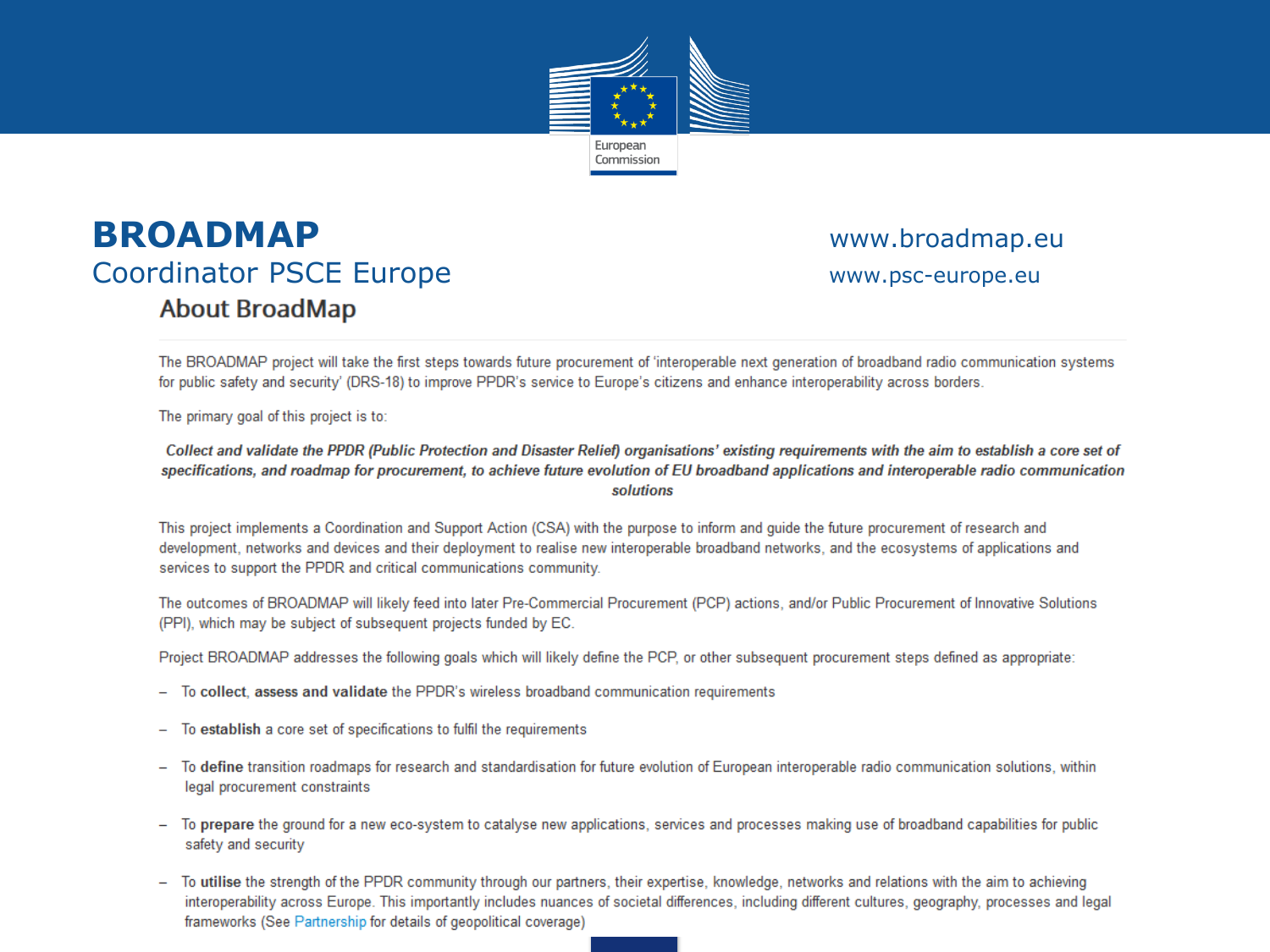

# **SEC-09-FCT-2017: Toolkits integrating tools and techniques for forensic laboratories**

#### **Specific Challenge**

The EU has developed a vision about European Forensic Science 2020 including the creation of a European Forensic Science Area and the development of forensic science infrastructure in Europe. See

*[http://www.consilium.europa.eu/uedocs/cms\\_data/docs/pressdata/en/jha/126875.pdf](http://www.consilium.europa.eu/uedocs/cms_data/docs/pressdata/en/jha/126875.pdf)*

*Forensic laboratories are scientific laboratories that examine physical evidence in criminal cases. After examination, they provide reports and opinion testimony.*

A wide and heterogeneous variety of forensic tools are in use or being developed across the EU. This makes the comparison and exchange of information among forensic laboratories difficult and sometimes impossible, which limits the use of forensic data in cross-border investigations, and in foreign courts. Forensic data need to be quickly available, at an acceptable cost, across borders.

#### **Expected Impact**

Medium term: Advanced forensic toolkits usable across the EU an providing comparable results admissible in court;

Long term: Path towards an EU-wide certification mechanism based on common standards.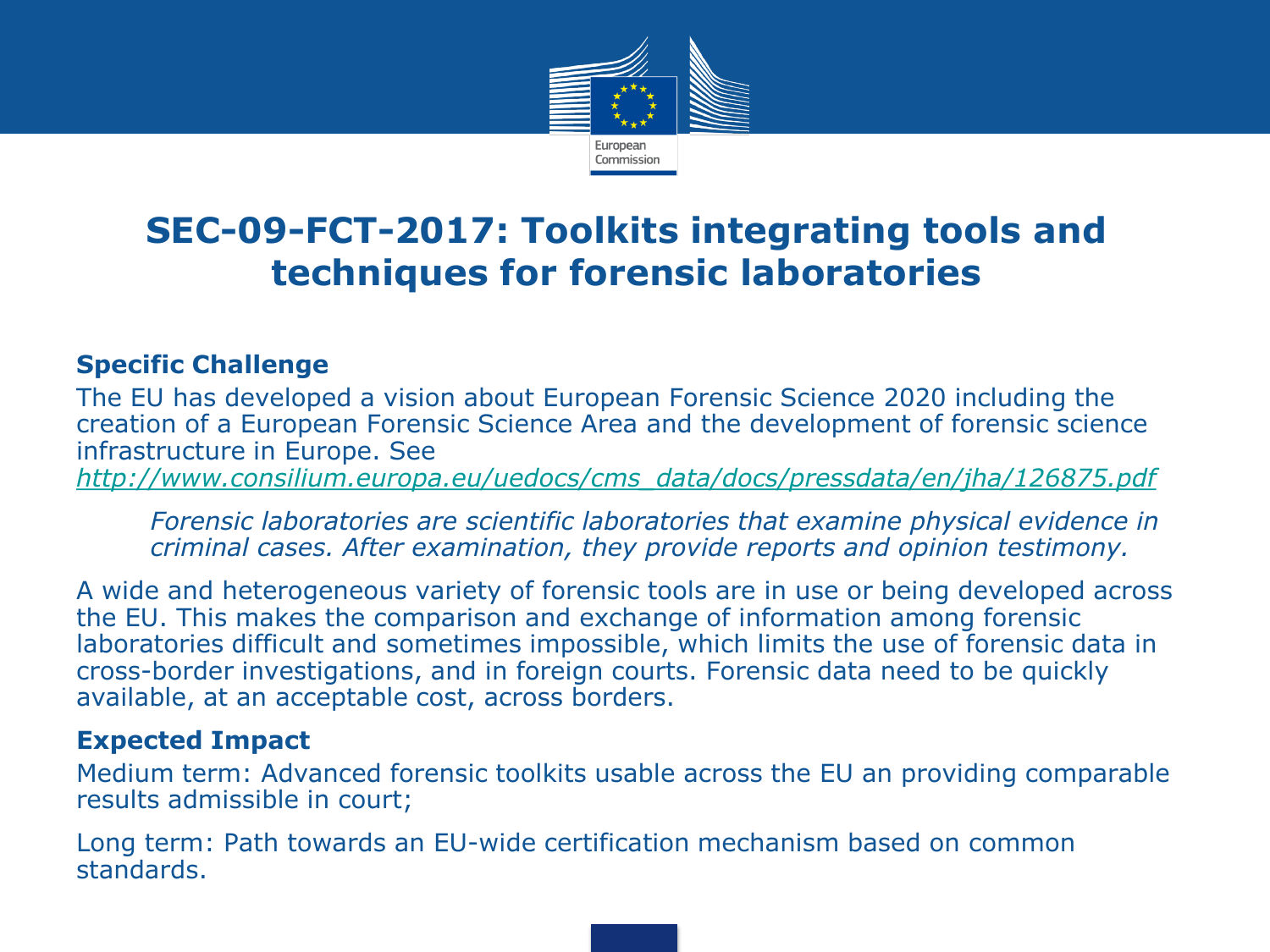

## **SEC-09-FCT-2017: Toolkits integrating tools and techniques for forensic laboratories**

### **Scope**

The most promising forensic techniques need to be developed further, and brought up from experiment to a toolkit usable on a daily basis across Europe. This can be achieved if forensic laboratories from a broad variety of EU countries with diverse legal systems agree on common technical standards and join forces along the following steps:

- Phase 0: Prepare an inventory of forensic technologies already available at TRL 4-5 (prototype validated in lab / relevant environment), and identify, within areas covered by ENFSI working groups, a subset of technologies to be brought at TRL 8 (system complete and qualified);
- Phase 1: To prepare the tenders packages for calls for tenders to build prototypes of a toolkit integrating the above-mentioned subset of technologies, that can be used across Europe; To develop EU-wide benchmarks and validation methods for forensic technologies;
- Phase 2: To implement the calls for tenders to generate 2 prototype toolkits from 2 different sources;
- Phase 3: To benchmark and validate the 2 toolkits against the methods developed during Phase 1;
- Phase 4: To draft a curriculum for pan European training in forensic technologies, and to plan for its assessment across Europe; to initiate the EU-wide certification of the toolkits based on the results of Phase 3.

Forensic laboratories or institutes from a minimum of 5 EU Member States or international organisations must be beneficiaries and should be directly involved in the carrying out of the tasks foreseen in the grant (additional participation is encouraged).

Indicative EU contribution requested : 10 M €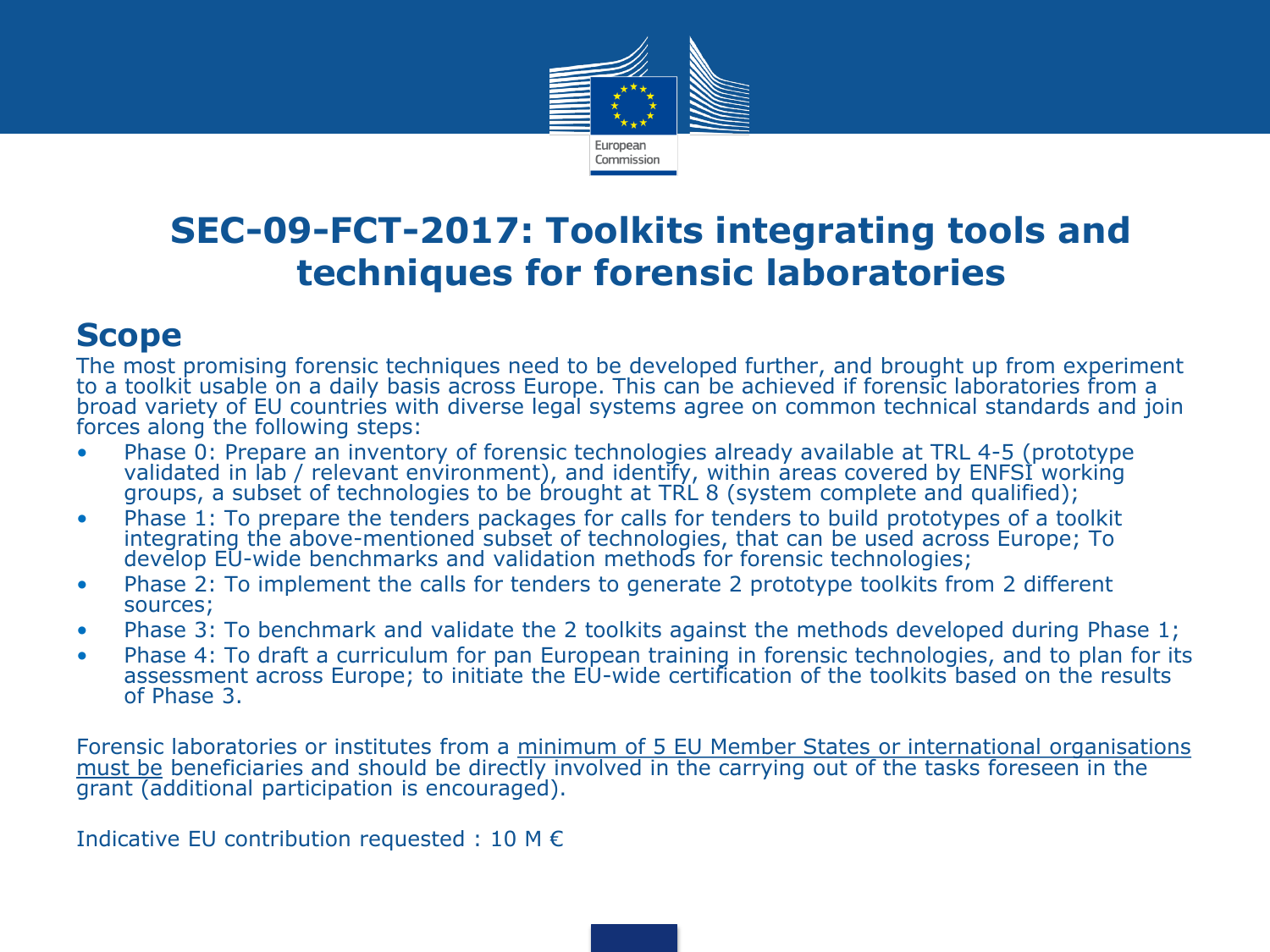

# **European Network of Forensic Science Institutes (ENFSI)**

Founded in 1995 with the purpose of improving the mutual exchange of information in forensic science, for improvement of the quality of forensic science delivery.

In Europe ENFSI (62 Member laboratories in 36 countries) is seen as "the" organization in forensic science.

Different forensic expertizes are dealt with by 17 different Expert Working Groups.



[http://enfsi.eu](http://enfsi.eu/)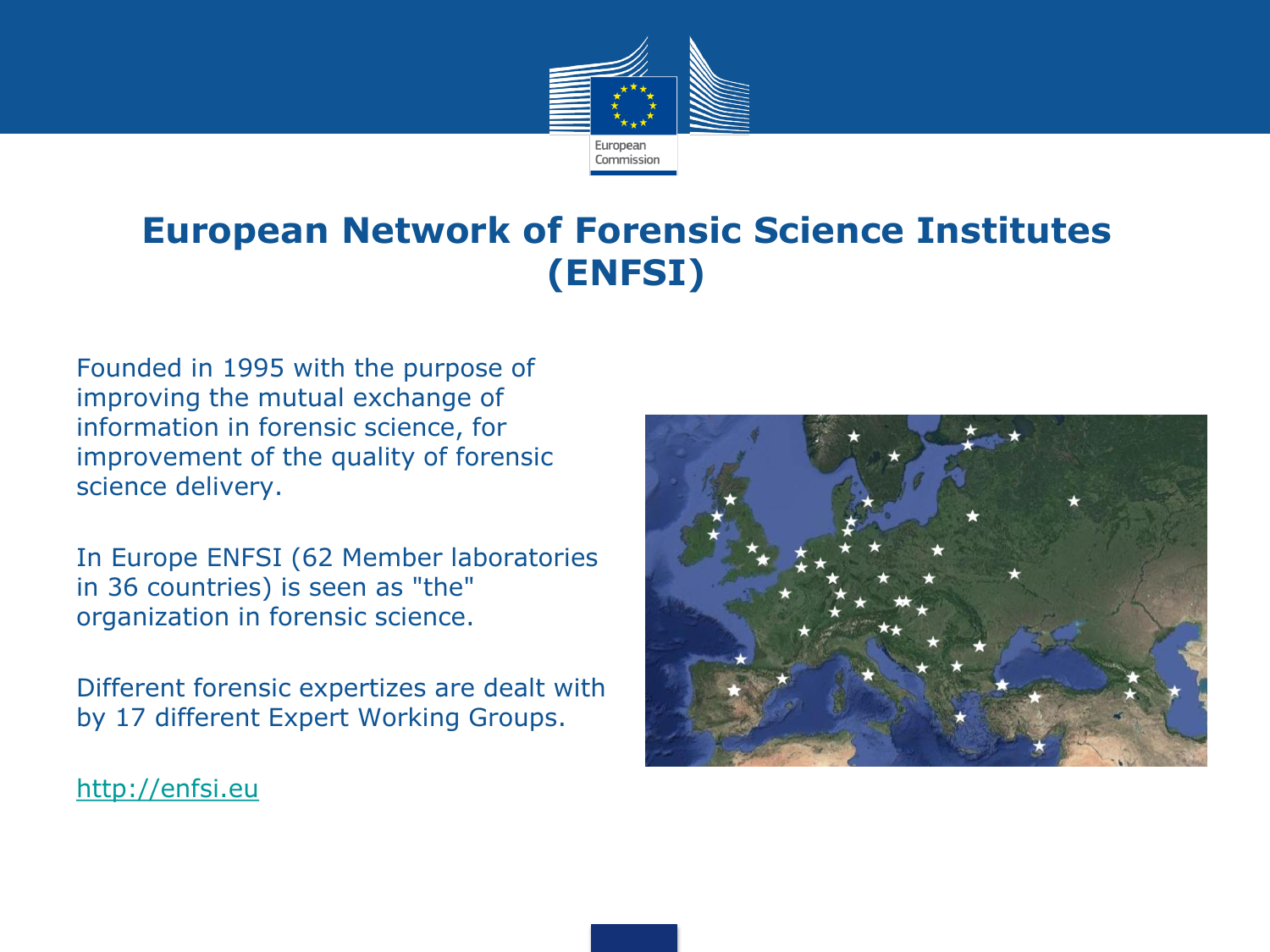

## **SEC-13-BES-2017: Next generation of information systems to support EU external policies**

#### **Specific Challenge**

The broad range and the complexity of Common Security and Defence Policy civilians' missions make the management of information and of resources critical to decisionmaking, planning, optimizing for pre-deployment, and deploying capabilities within such missions, and essential to increase the efficiency, visibility and impact of the missions. The processes, procedures, information systems, and equipment currently committed to such missions by the Member States need to be brought together and coordinated to constitute a common interoperable platform to enhance the EU capacity to play its role.

#### **Expected Impact**

Short term: At least two prototype platforms deployed and tested in several, different real-life environments;

Medium term: Better integration of existing systems and methodologies in situational awareness, information exchange and operational control platform prototypes; solid basis for a full-scale, cost-effective common situational awareness, information exchange and operation control platform for EU civilian external actions.

Long term: Improved management of EU resources' allocated to EU civilian external actions.

Taking into consideration findings of CSA under topic "BES-11-2015: Information management topic 2: Information management, systems and infrastructure for civilian EU External Actions" (CIVILEX)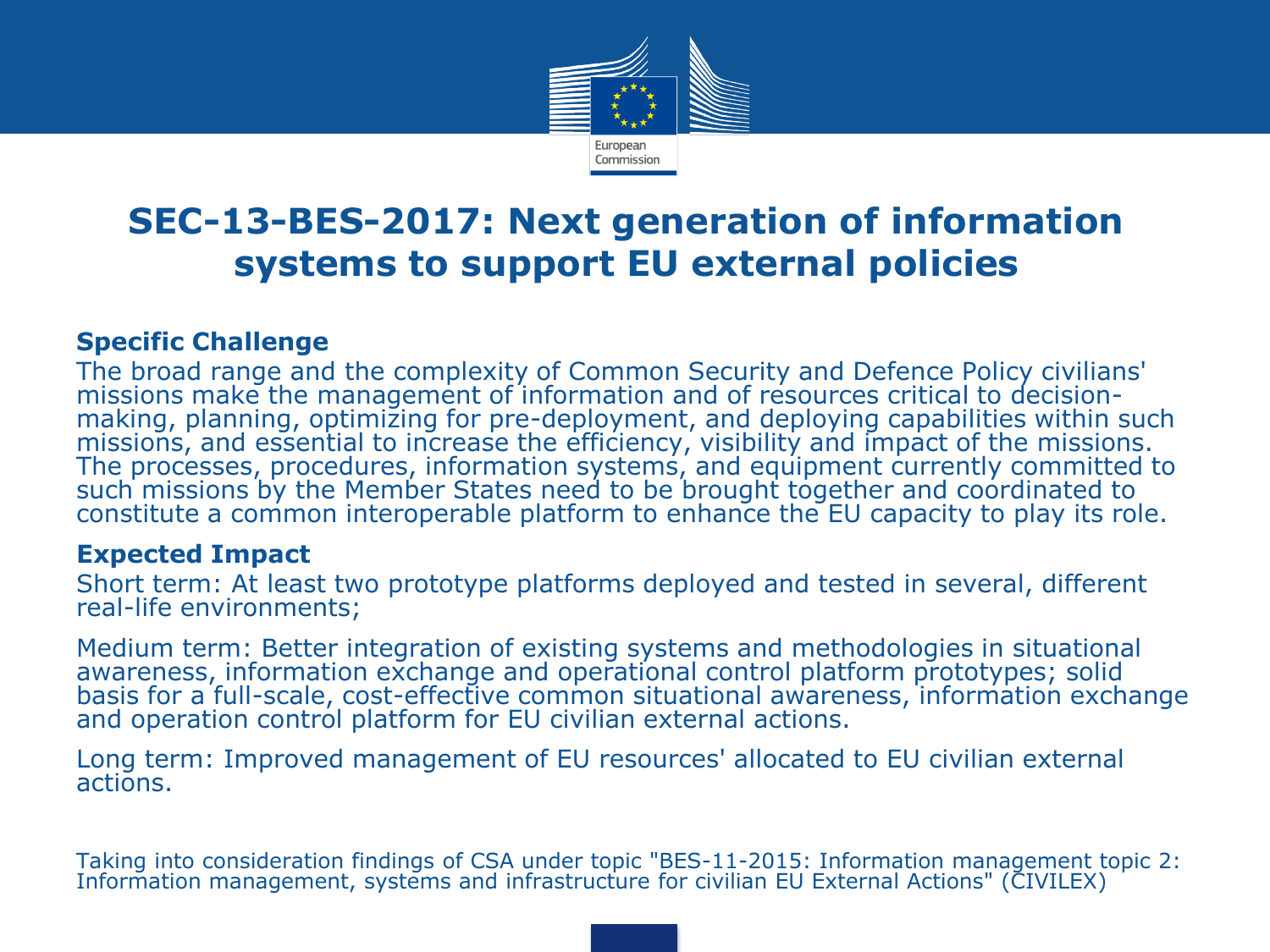

## **SEC-13-BES-2017: Next generation of information systems to support EU external policies**

#### **Scope**

Support the development of a cost-effective common Situational Awareness, Information Exchange and Operation Control Platform.

Activities to be structured along the following phases:

- Phase 1: Plan research and design of the platform, based on common performance levels, requirements and associated specifications for the development of a cost-effective common situational awareness, information exchange and operation control platform for EU civilian external actions (indications as from BES-11-2015, to be published on the Participant Portal prior to the opening of the Call in the section "Topic Conditions & Documents" for this topic"). The results of Phase 1 should lead to calls for tender for services focusing on technologies identified to be part of a unique architecture.
- Phase 2: The research and specification work to lead to at least 2 versions of flexible platforms to support, each, several scenarios for EU actions under different framework conditions.
- Phase 3: By the end of 2020, the project should have documented, tested, and validated the use of each platform in at least two operational scenarios within actual multinational operations. The participation of relevant and competent authorities in the consortium of buyers is a prerequisite.

A minimum of three potential users/buyers of such information systems from three different EU Member States must be beneficiaries of the grant agreement and should be directly involved in the carrying out of the tasks foreseen in the grant.

Possible synergies with EDA activities. Indicative EU contribution requested: 10 M  $\epsilon$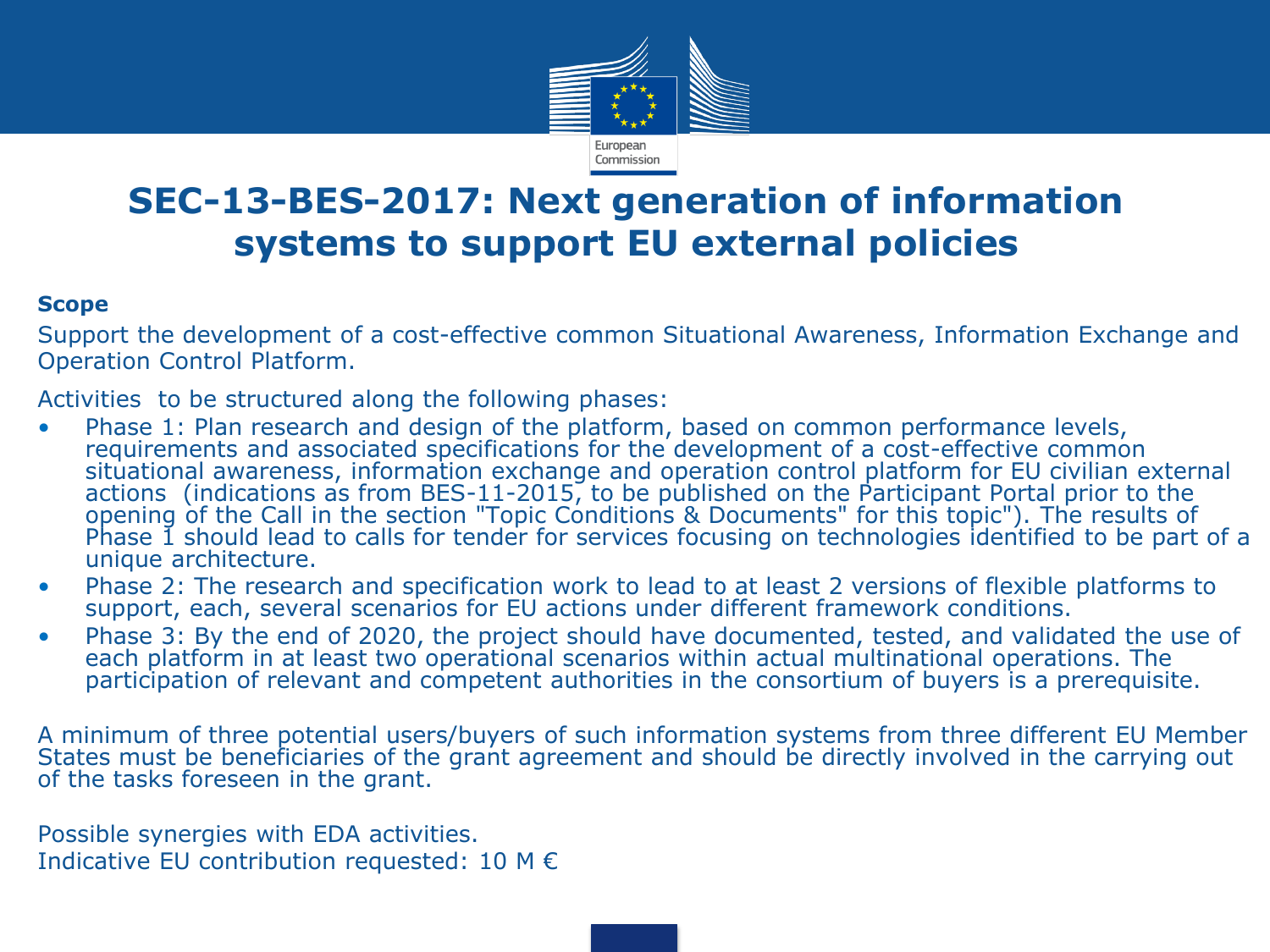

### **Supporting European Civilian External Actions (CIVILEX)**  [http://civilex.eu](http://civilex.eu/) Coordinator ATOS SPAIN SA

### **Project Overview**

CIVILEX aims to identify, characterise and model the communication and information systems in use within the EU civilian missions, understand the stakeholders' requirements and the institutional context in which changes need to happen and provide possible solutions to be tackled by a future interoperable Situational Awareness, Information Exchange and Operation **Control Platform (OCP).** 

A common understanding and situational awareness about crisis management in EU civilian external actions will be enhanced since CIVILEX will pave the way for such an infrastructure to be procured and implemented after the termination of the CIVILEX project. The implementation of an OCP would also contribute to making the EU external action in crisis situations more coordinated and more comprehensive in line with the objectives of the EU's policy to promote a comprehensive approach.

The objectives of the project are to:

- 1. Create understanding and commitment on the institutional changes that would help to streamline information management within CSDP missions,
- 2. Analyze the status quo of information management, exchange and operational control and identify the technical, security and usability requirements for the formulation of appropriate technical solutions.
- 3. Review the state-of-the-art technologies and applications for effective information exchange and identify options for future technical interoperability formats, architecture and information exchange solutions and,
- 4. Provide recommendations for setting the research and procurement agenda for acquisition and implementation of the future OCP, taking into account the technical options and institutional dimensions.